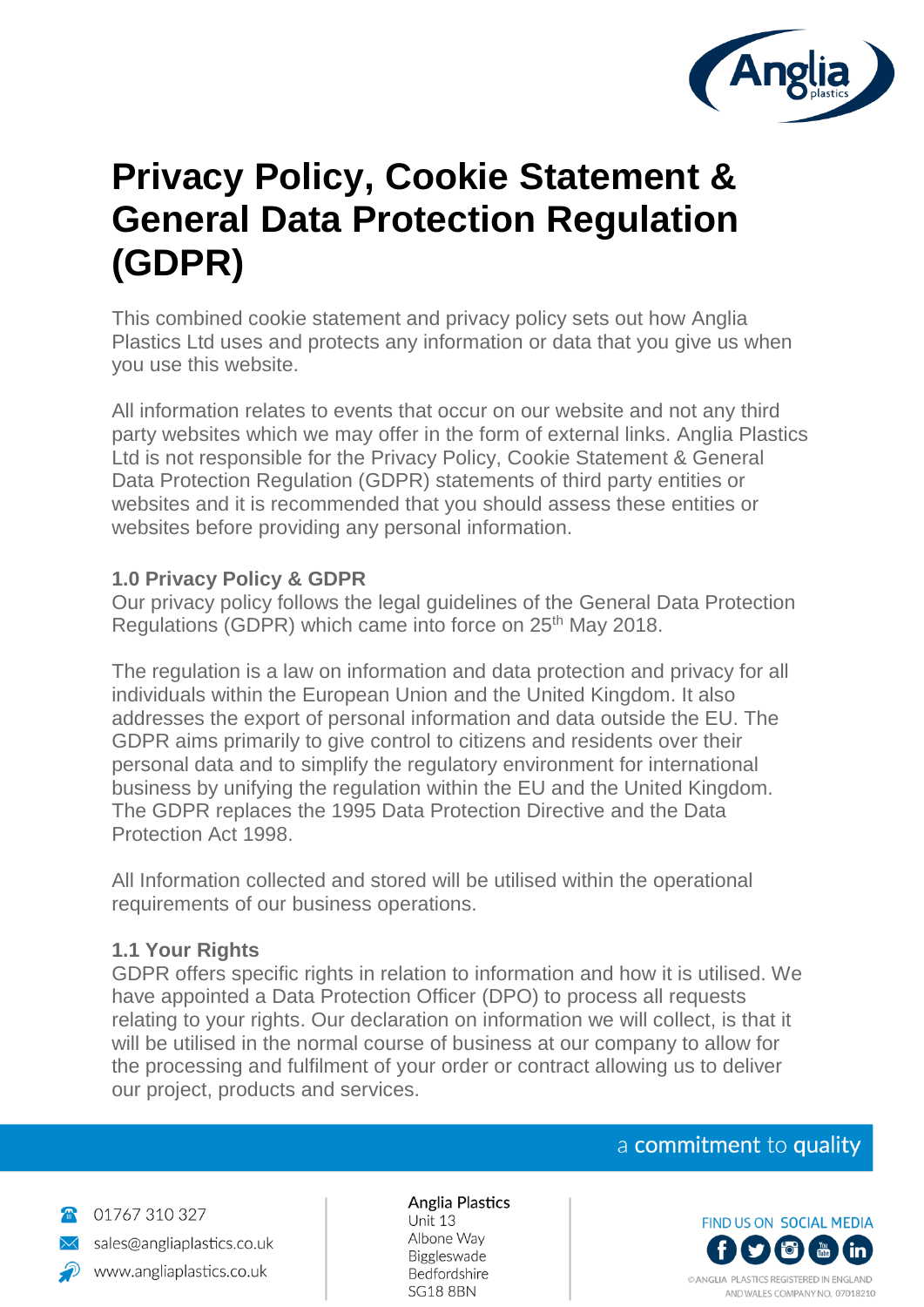

We will only collect basic personal information and data about you, such as your name, work address, email address and job title.

Your rights under GDPR are shown below:

- 1. You can request access to your personal information and data.
- 2. You can update amend your own personal information and data to keep it accurate.
- 3. You can have personal information and data deleted or erased.
- 4. You can object to the processing of personal information and data.
- 5. You can request that we stop processing your information and data.
- 6. You can request that your information and data be delivered to yourself or a third party.
- 7. You can object to profiling or automated decision making that could impact on you.
- 8. You have a right to lodge a complaint with the Information Commissioner's Office.

#### **1.2 Information & Data That We Collect**

In order to offer our projects, products and services we will need to know a level of personal data that may be processed as part of your role in your employment at a company or as a private individual in your dealings with our company. This information may include basic personal data such as:

- 1. Your name.
- 2. Your work or home address.
- 3. Your email address.
- 4. Your telephone number.
- 5. Your place of work.
- 6. Your job title.
- 7. The nature of your enquiry.

This information will be utilised in the course of our business processes and to also allow for the fulfilment of processing your enquiry. We will also utilise this type of information to form any commercial contract between ourselves in line with our standard terms and conditions of trade. If we do not collect this type of data and information we may not be able to provide our projects, products and services that you will have requested. We will not collect any information that is not required to fulfil a project, product or service to you.

## a commitment to quality



01767 310 327 sales@angliaplastics.co.uk www.angliaplastics.co.uk

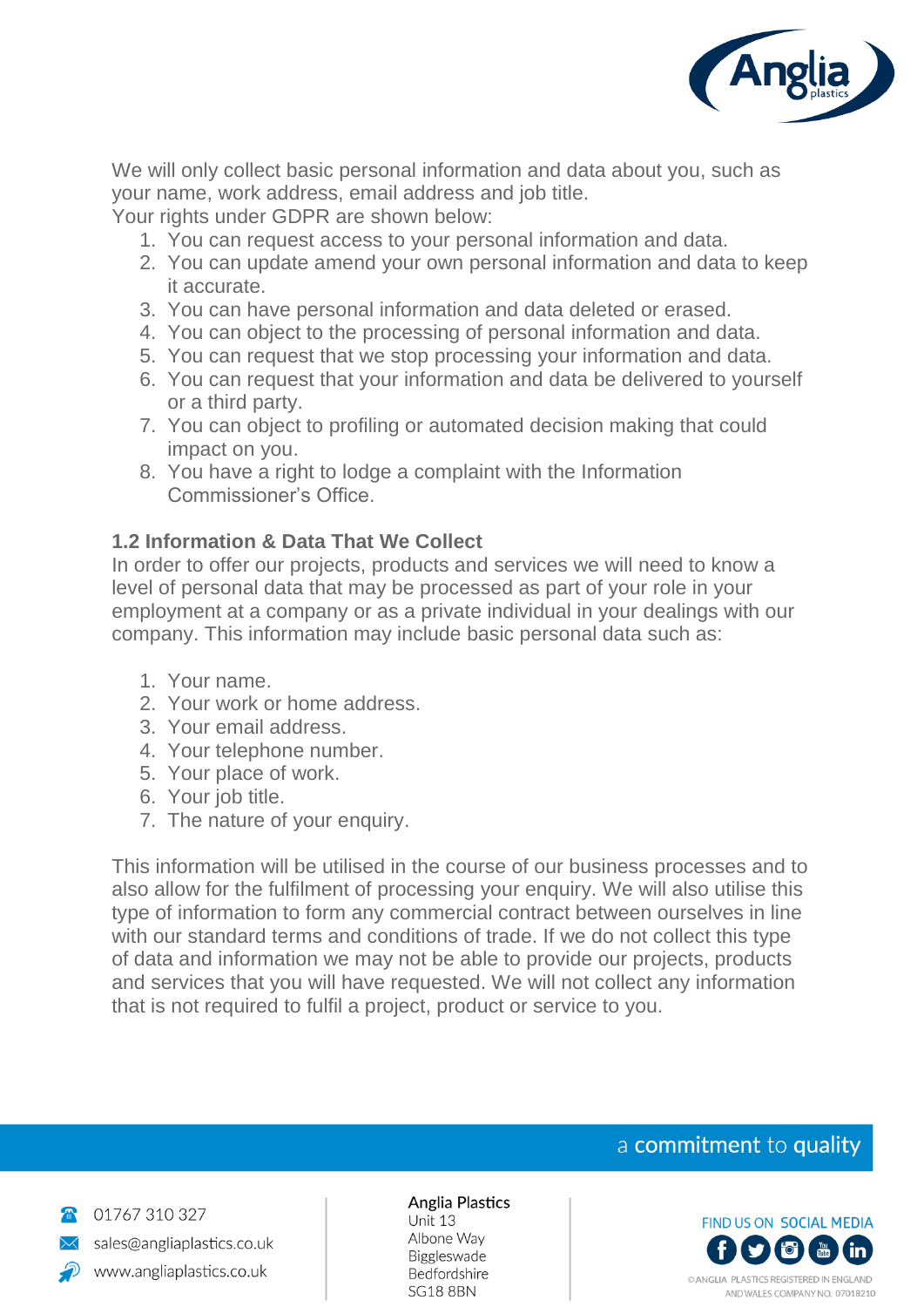

#### **1.3 Information & Data Use**

Personal information and data we hold about you will be processed as part of our fulfilment of your subscription, enquiry, project, product and service provision.

Email communications will be undertaken as part of our business process to ensure that your subscription, enquiry, project, product and service is delivered to fulfilment and within the warranties of our terms and conditions.

Marketing communications will only be undertaken on an "opted in" basis with the option for you to "opt out" at any time as stated by the requirements of GDPR. We may send communications and information to you about related services and activities at our company as part of your opted in request.

All information provided is done so willingly as part of our business operations. You will be on our website under your own will without enforcement and you can provide information to us as part of your enquiry without enforcement. Our dealings are one where you have complete choice to engage with us via our website and our enquiry systems.

#### **1.4 Information & Data Sharing**

As a business, we work in partnership with third parties to ensure the operational effectiveness of processes and our general status to fulfil our day to day functions. Third parties will include:

- 1. Our website hosting company(s).
- 2. Our email technology provider(s).
- 3. Our website analytics provider(s).
- 4. Our accountants company(s).
- 5. Our information technology support company(s).
- 6. Our website development and marketing company(s).
- 7. Our banking company(s).
- 8. Our logistics company(s).
- 9. Our agent(s), supplier(s) and contractor(s).

## a commitment to quality



01767 310 327 sales@angliaplastics.co.uk www.angliaplastics.co.uk

# Anglia Plastics

Unit 13 Albone Way Biggleswade Bedfordshire **SG18 8BN** 

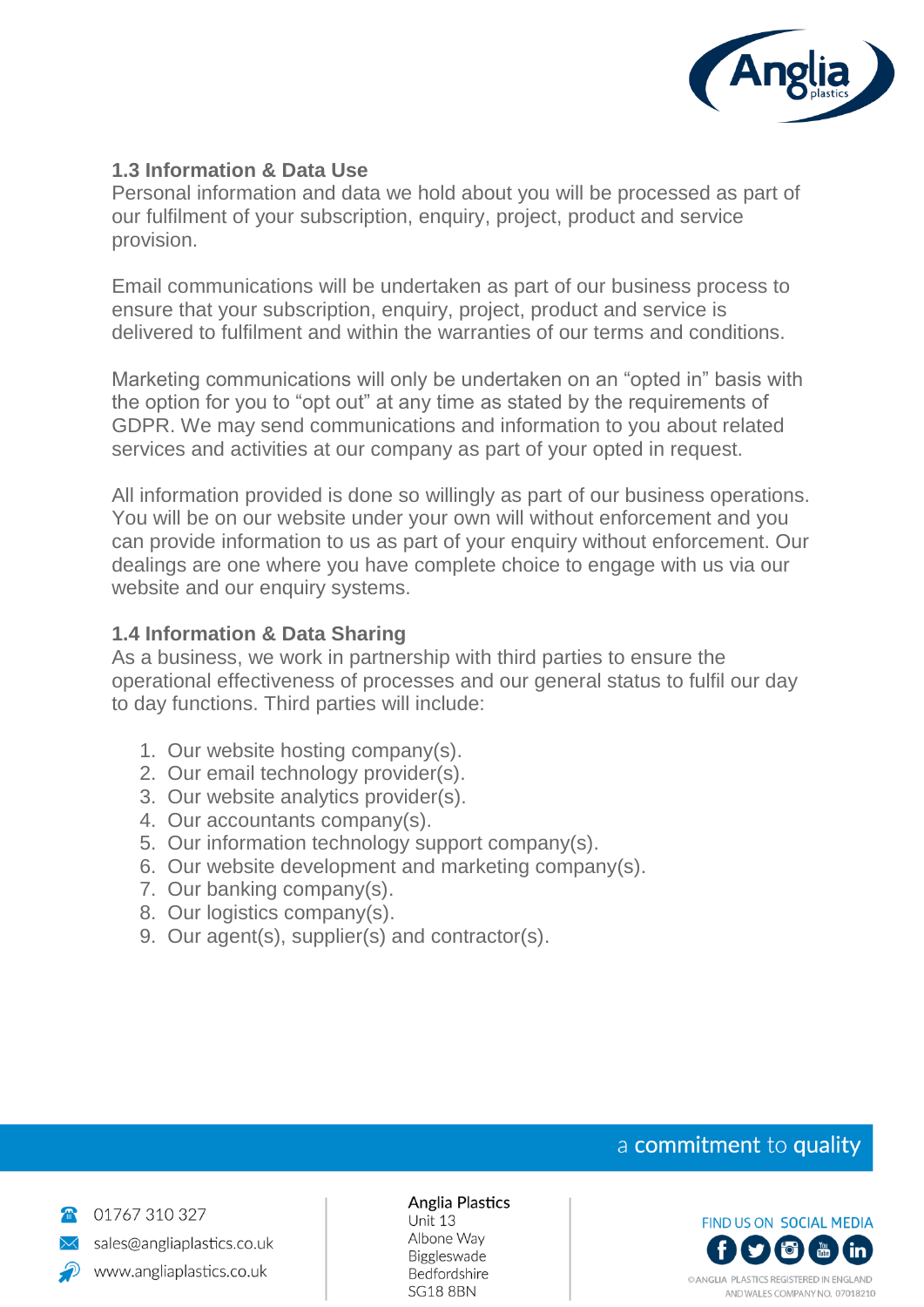

Your information will never be sold to third parties and we do not compile information and data for that purpose. Your information and data will not be provided to third parties that are not part of our business operations. We will process information on the basis of it being required to fulfil your enquiry or a contract with you.

All website visits occur under the secure encryption HTTPS protocol. All enquiry and order forms will be processed on the website within the HTTPS protocol.

We will only share information and data with third parties as part of our normal business operations as outlined below:

- 1. If requested by you.
- 2. To fulfil your subscription, enquiry, project, product or service.
- 3. To appear on documentation relating to your subscription, enquiry, project, product or service as part of our business process.

#### **1.5 Information & Data Collection**

Your visit to this website is done so on a voluntarily basis. All information and data collected on this website is done so on a voluntarily basis. All information and exchanges between you and our business is done so with consent. We will keep all information and data collected to a minimum and will not seek sensitive information through our website. Sensitive information is defined as being data relating to gender, occupation, location, ethnic origin, mental state, physical state, orientations including political, religious or other points of view. If you believe that your information and data is being utilised in a manner outside of our normal business operations you should contact us using the details found on this website.

#### **1.6 Information & Data Retention**

Our business aims to keep information for a period of six years unless you notify us that you no longer want your information stored with us.

## a commitment to quality



01767 310 327 sales@angliaplastics.co.uk www.angliaplastics.co.uk

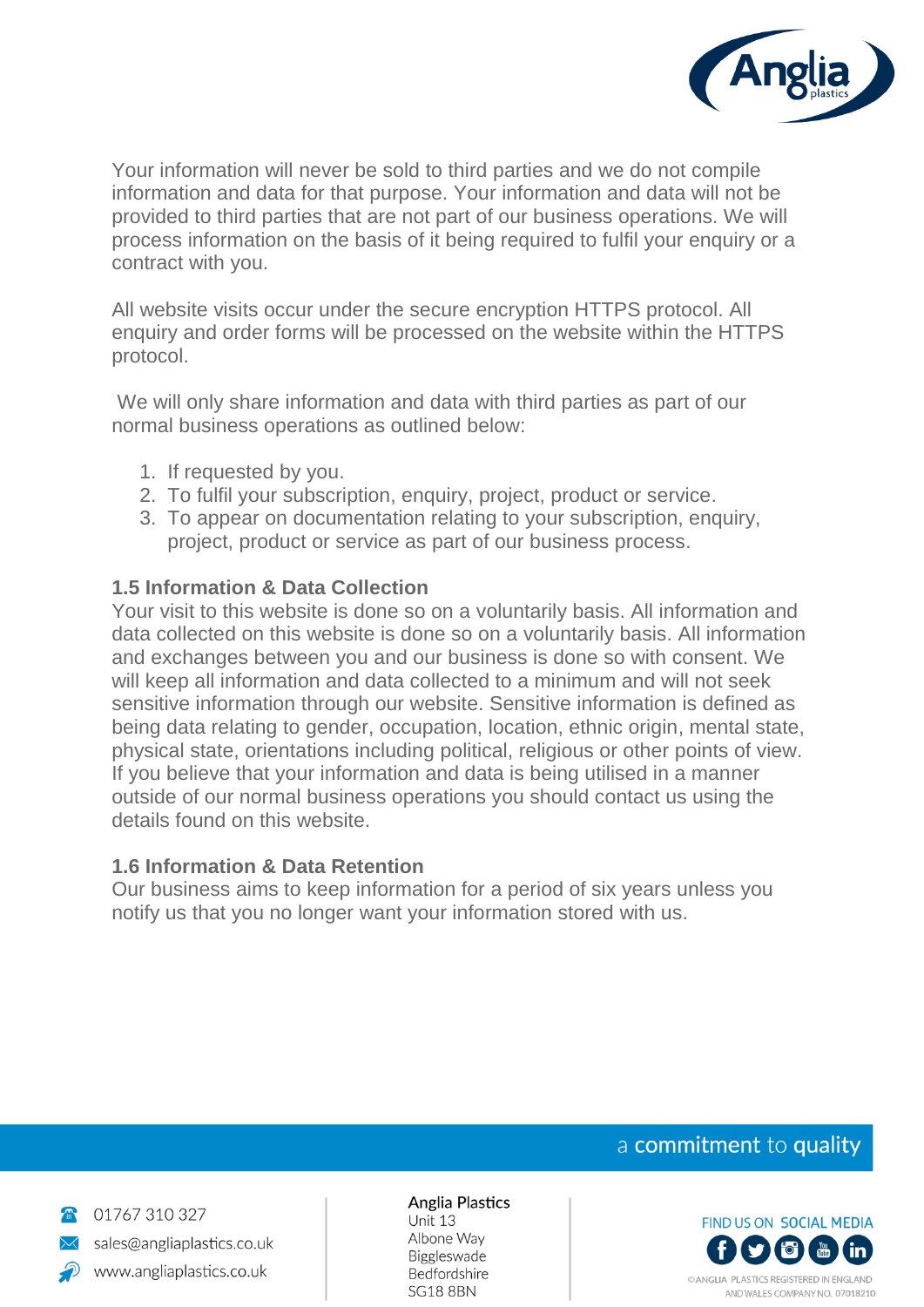

#### **1.7 Information & Data Security**

Our website is provided within the secure encryption HTTPS protocol. All subsequent forms and interactive elements contained within our website operate within the secure HTTPS encryption protocol. Your information and date will be processed on receipt at our company using secure business processes. All internal parties involved with your information and data follow an agreed security policy. Authorised internal parties are provided with your information and data with confidentiality of this information being part of our process.

Other measures are in place to protect information and data security including access controls, password policies, encryptions, pseudonymisation, processes, access restrictions, firewalls, anti-virus, anti-malware, data breach and authentication protocols.

#### **1.8 Cookies Usage**

We are committed to ensuring that your privacy is protected. Should we ask you to provide certain information by which you can be identified when using this website, then you can be assured that it will only be used in accordance with this privacy statement. This website does not deploy any third party affiliate marketing cookies. More information on cookies can be found on [https://www.aboutcookies.org.](https://www.aboutcookies.org/) All cookies deployed form part of the following:

- 1. Essential usage cookies to allow the website to function.
- 2. Non-essential cookies to allow us to track visitor numbers and related information such as popular webpage content.
- 3. We do not use any website cookies to track your activity in the generation of third party revenues or anything else that would be classed as intrusive to your activity on this website.
- 4. A cookie is a small file which asks permission to be placed on your computer's hard drive. Once you agree, the file is added and the cookie helps analyse web traffic or lets you know when you visit a particular site. Cookies allow web applications to respond to you as an individual. The web application can tailor its operations to your needs, likes and dislikes by gathering and remembering information about your preferences.
- 5. We use traffic log cookies to identify which pages are being used. This helps us analyse data about web page traffic and improve our website in order to tailor it to customer needs. We only use this information for statistical analysis purposes and then the data is removed from the system.

#### a commitment to quality



01767 310 327 sales@angliaplastics.co.uk www.angliaplastics.co.uk

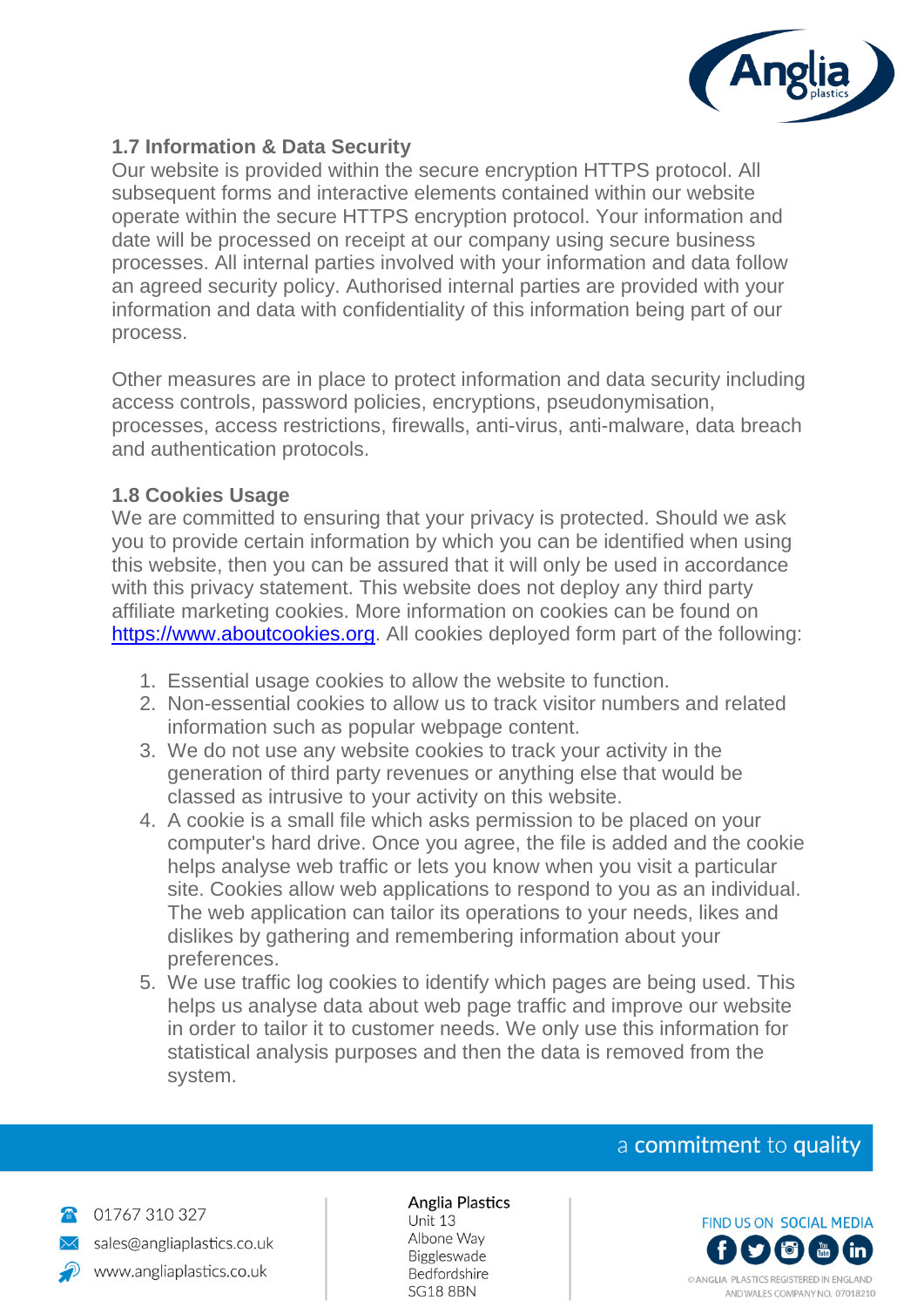

- 6. Overall, cookies help us provide you with a better website, by enabling us to monitor which pages you find useful and which you do not. A cookie in no way gives us access to your computer or any information about you, other than the data you choose to share with us.
- 7. You can choose to accept or decline cookies. Most web browsers automatically accept cookies, but you can usually modify your browser setting to decline cookies if you prefer. This may prevent you from taking full advantage of the website.

#### **1.9 Cookie Classifications By Intrusiveness Level 1.9.1Intrusiveness Level: ZERO**

Any cookies that have the sole purpose of making the website work. They will always be first party, and for the most part session cookies. They would usually be used solely to enable site navigation, like maintaining a persistent user session across pages. They are cookies that would fall under the 'strictly necessary' exemption for consent in the regulations.

1. This website uses cookies that are "Strictly Necessary" to make the website function.

## **1.9.2 Intrusiveness Level: LOW**

These are cookies that are designed to enhance the core user experience on the website or help with measuring site performance. Google Analytics cookies, fall into this category which is a technology that allows for the tracking of website visitor numbers and areas of the website that are utilised by visitors. This information is provided by software that is provided by Google. This category is always first party and may include both session and persistent cookies. These cookies have a longer life span than 30 days and can be cleared from your browser at any time.

2. This website uses Google Analytics cookies that are "Intrusively Low" to inform the website owners of traffic and visitor numbers and related information such as webpage content usage.

# a commitment to quality



01767 310 327 sales@angliaplastics.co.uk www.angliaplastics.co.uk

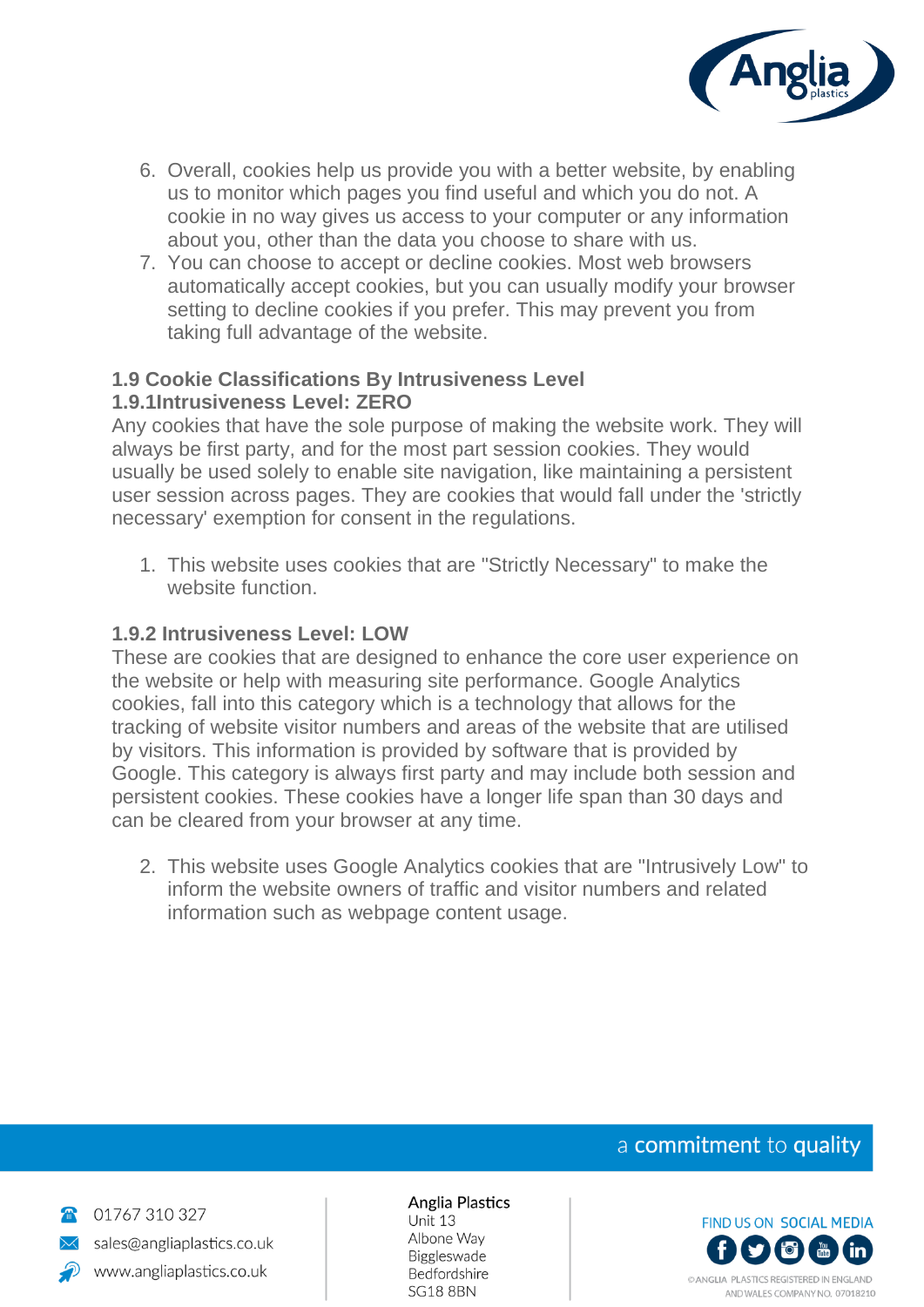

#### **1.9.3 Intrusiveness Level: MEDIUM**

These are cookies that might be used to store more personally identifiable information or can be used for limited cross-site tracking. This category would also include first party cookies that track or control the user experience within a site, in a way that might not be obvious to the user or under their control. Especially if it is a persistent cookie that can do this across multiple visits. A cookie that enables a website to present content based on previous visits by that user or based on personal information would be good examples. Cookies used by many types of social networking services, and set by sharing buttons, would fall into this category. This is because they are only able to track a user if they have previously signed in and agreed to their terms and conditions, so they don't affect all visitors. This would also include third party cookies that enable certain types of plug-ins and widgets to be added to a site to enhance user functionality but are not identifying visitors or tracking behaviour across other domains, unless they have otherwise opted-in or signed up directly with that provider. Cookies used by many types of social networking services, and set by sharing buttons, would fall into this category. This is because they are only able to track a user if they have previously signed in and agreed to their terms and conditions, so they don't affect all visitors. The Twitter Follow button is a good example of this. It can set cookies used for tracking and user profiling, but only if that user has a Twitter account.

3. This website uses cookies that are "Intrusively Medium" to inform the visitor of previous pages viewed. This information is anonymous to the website owners and is a feature to allow easier navigation of the website. In addition, any third party links to social networking services throughout our website (Facebook, Twitter Google+ & YouTube for example) only deploy third party cookies if you have already signed up to these services and are signed into these services.

#### **1.9.4 Intrusiveness Level: HIGH**

Any cookies that are mainly intended to track and record visitor interests, without any kind of prior consent, and to aggregate that data across sites for the benefit of third parties would fall into this category. This would include all types of cookies served by online advertising and also cookies set through the provision of embedded content that is not directly advertising related. Embedded YouTube videos, or Google Maps set and retrieve cookies which could be used to track users across sites, even if they are not used to then serve up adverts. The vast majority of third party cookies would fall into this category.

#### a commitment to quality



01767 310 327 sales@angliaplastics.co.uk www.angliaplastics.co.uk